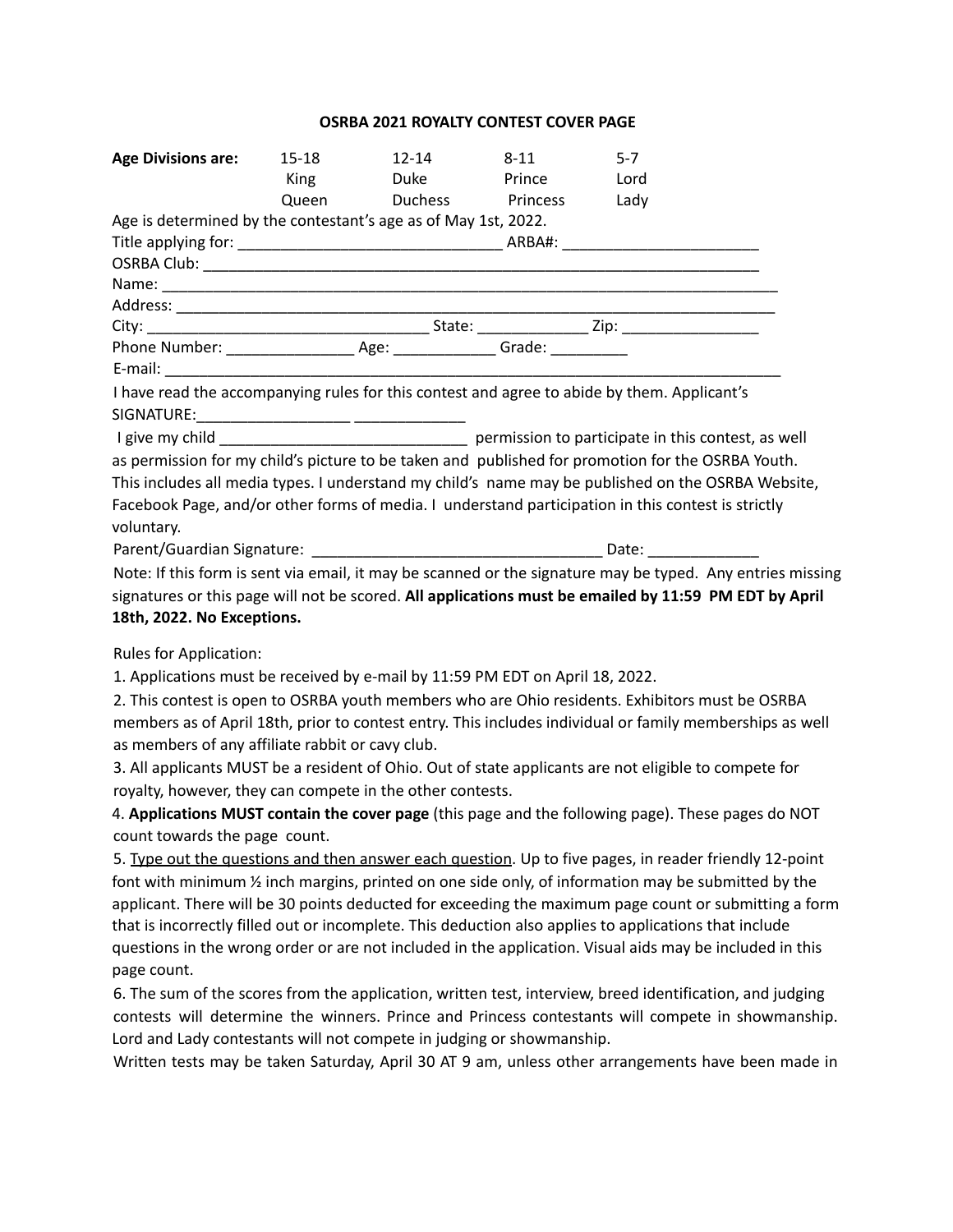advance.

7. Royalty Contestants must be in attendance Sunday, May 1st for the announcement of winners at 8am. You MUST stay for pictures after the ceremony.

8. Applications received by e-mail must be in the form of a Word document or a .pdf. **No Google Docs** will be accepted. Google Docs can be downloaded as a .pdf and emailed.

9. Royalty contestants must participate in all contests required by their age division to be eligible to win. 10. Each participant will be required to send a photo of him/herself to be displayed on social media. It may be in .jpg format.

Send applications to: Hannah Foster youthdirector@osrba.net